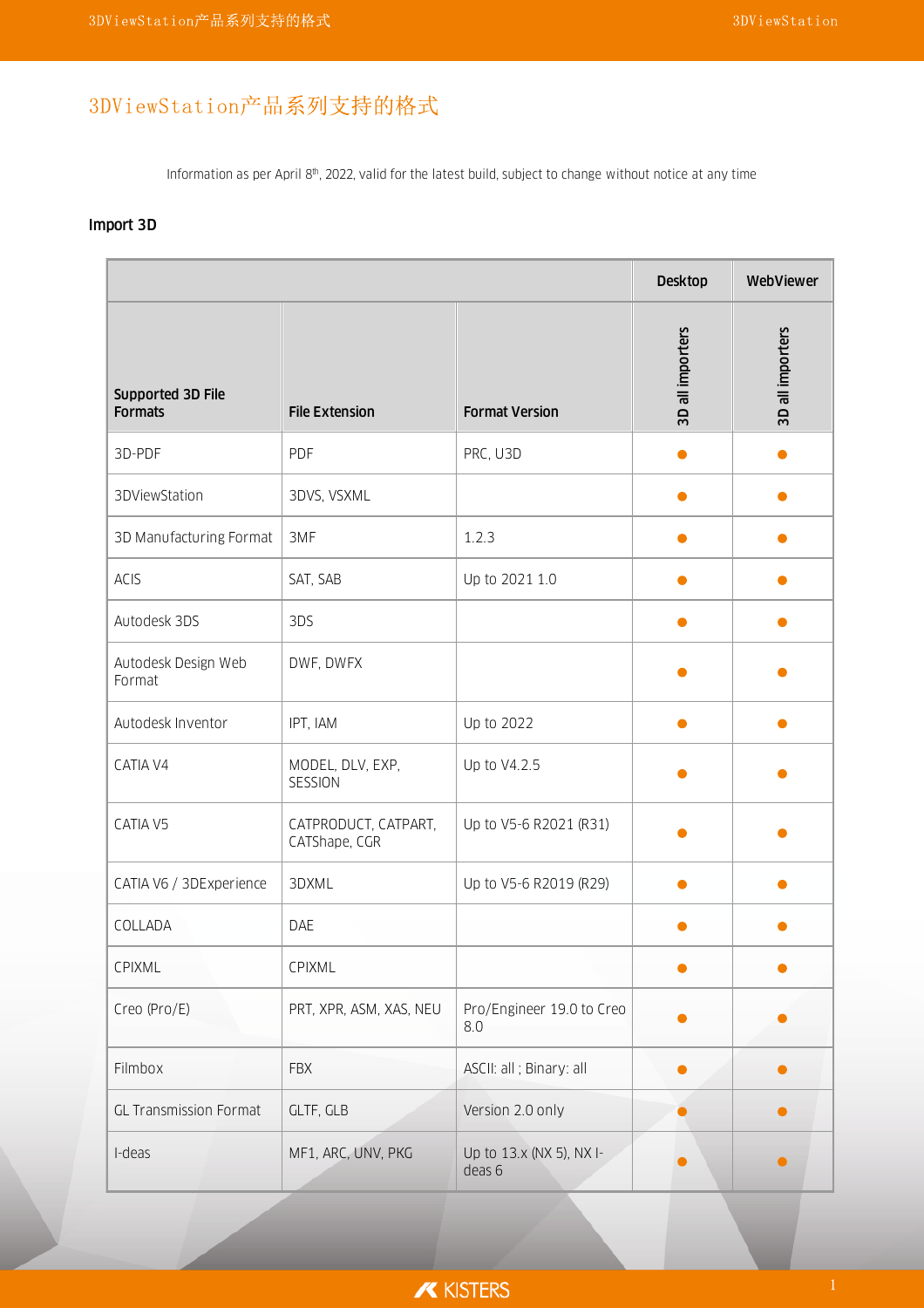|                                             |                       |                                 | <b>Desktop</b>   | WebViewer        |
|---------------------------------------------|-----------------------|---------------------------------|------------------|------------------|
| Supported 3D File<br><b>Formats</b>         | <b>File Extension</b> | <b>Format Version</b>           | 3D all importers | 3D all importers |
| IGES                                        | IGS, IGES             | 5.1, 5.2, 5.3                   |                  | $\bullet$        |
| Industry Foundation<br>Classes              | <b>IFC</b>            | IFC 2x2, 2x3, 2x4               |                  |                  |
| <b>JTOpen</b>                               | JT                    | Up to 10.5                      | 0                | O                |
| LIDAR Point Cloud Data<br>File <sup>1</sup> | E57                   |                                 |                  |                  |
| MineCraft <sup>2</sup>                      | <b>NBT</b>            |                                 |                  |                  |
| NX (Unigraphics)                            | PRT                   | UG v11.0 to v2007               |                  |                  |
| Parasolid                                   | $X_T, X_B$            | Up to v34.0                     |                  |                  |
| PLMXML                                      | PLMXML                |                                 |                  |                  |
| PRC                                         | PRC                   |                                 |                  |                  |
| Autodesk Revit                              | RVT, RFA              | 2015 to 2021                    |                  |                  |
| Rhino3D                                     | 3DM                   | $4 - 7$                         |                  |                  |
| Solid Edge                                  | ASM, PAR, PWD, PSM    | V19 - 20, ST - ST10, 2022       |                  |                  |
| SolidWorks                                  | SLDASM, SLDPRT        | From 97 up to 2022              |                  |                  |
| STEP Exchange                               | STP, STEP, STPZ       | AP 203 E1/E2, AP 214, AP<br>242 |                  |                  |
| STEP/XML                                    | STPX, STPXZ           |                                 |                  |                  |
| Stereo Lithography                          | STL                   |                                 |                  |                  |
| Universal 3D                                | U3D                   | ECMA-363 (1-3. edition)         |                  |                  |
| VDA-FS                                      | VDA                   | V1.0, V2.0                      | Ο                | $\bullet$        |
| VRML                                        | WRL, VRML             | V1.0, V2.0                      |                  | $\bullet$        |
| Wavefront OBJ                               | OBJ                   |                                 |                  | $\bullet$        |

<sup>1</sup> Provided on "As is" basis: KISTERS will neither support nor maintain these importers/exporters. Might be dropped at

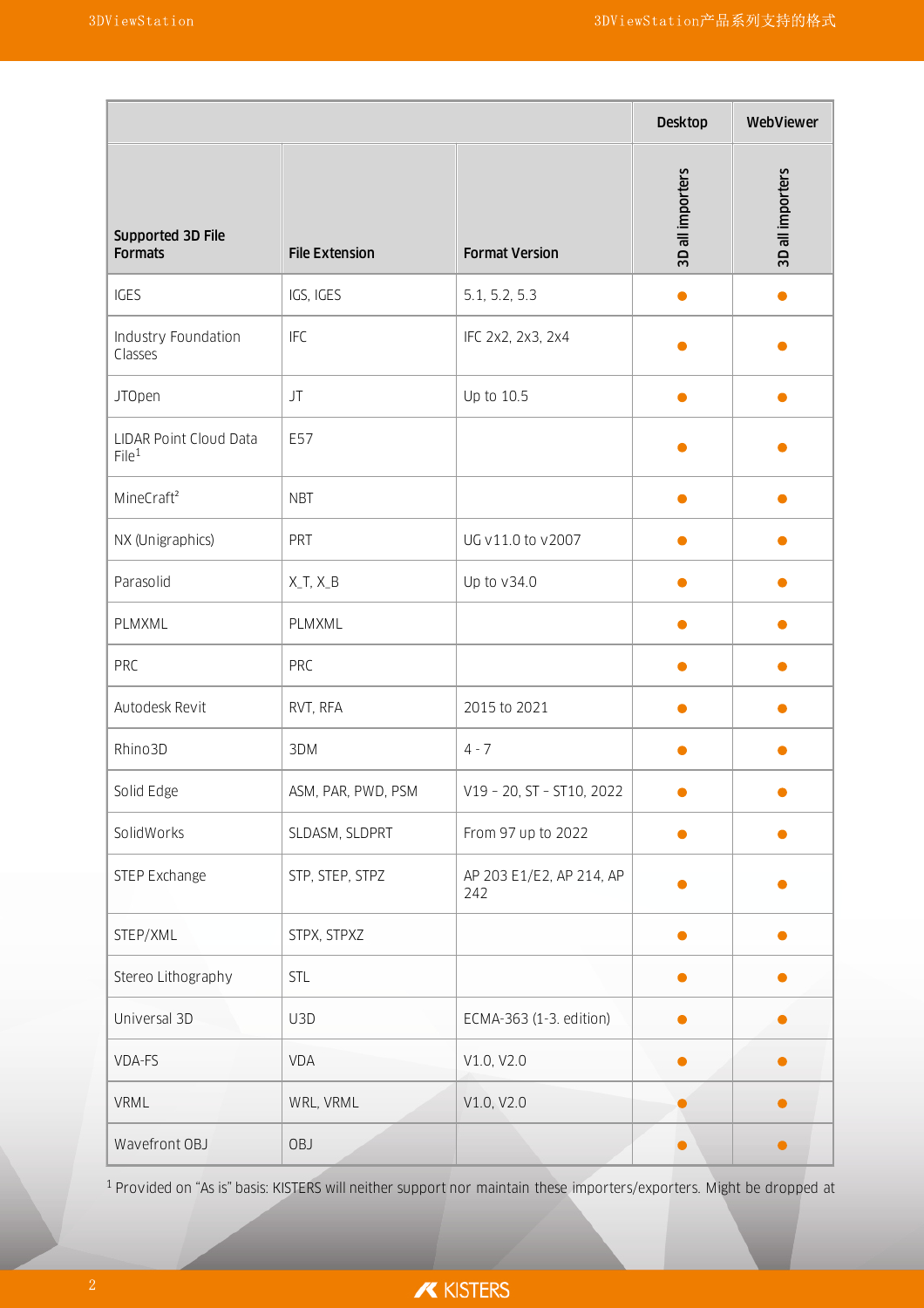any time without notice. Includes also i.e. CADDS, Calcomp, KMZ, Lattice XVL, Photoshop (Preview), OneSpace Designer (M16, 2008).

² Only NBT files, which were created with 3DViewStation

#### Import 2D

|                                         |                       |                        |           | <b>Desktop</b> |                  | WebViewer   |                  |
|-----------------------------------------|-----------------------|------------------------|-----------|----------------|------------------|-------------|------------------|
| Supported 2D File<br><b>Formats</b>     | <b>File Extension</b> | <b>Format Version</b>  | 2D basic  | 2D advanced    | 3D all importers | 2D advanced | 3D all importers |
| 2D-PDF                                  | PDF                   |                        | $\bullet$ |                | $\bullet$        |             |                  |
| Autodesk Design Web<br>Format           | <b>DWF</b>            |                        | 0         |                |                  |             |                  |
| Autodesk Drawing                        | <b>DWG</b>            | Up to AC1027           | $\bullet$ |                | $\bullet$        |             |                  |
| Autodesk<br>Drawing<br>Exchange Format  | <b>DXF</b>            |                        | Ο         |                |                  |             |                  |
| CALS                                    | MIL                   |                        | $\bullet$ |                | $\bullet$        |             |                  |
| Catia V4 Drawing                        | MODEL, DLV, EXP       | 4.15 to 4.24           |           | $\bullet$      |                  |             |                  |
| Catia V5 Drawing                        | CATDrawing            | R10 to R32 (V5-6R2022) |           | $\bullet$      |                  | $\bullet$   |                  |
| Catia V6 Drawing                        | 3DXML                 | R2010x to R2021x       |           | ●              |                  |             |                  |
| Computer<br><b>Graphics</b><br>Metafile | CGM                   |                        | $\bullet$ |                |                  |             |                  |
| Creo / ProE Drawing                     | <b>DRW</b>            | ProE 2000i to Creo 8.0 |           | ●              |                  |             |                  |
| Gerber                                  | <b>GER</b>            |                        | $\bullet$ |                | $\bullet$        |             |                  |
| Graphics<br>Interchange<br>Format       | GIF                   |                        |           |                |                  |             |                  |
| <b>HPGL</b>                             | PLT                   |                        | $\bullet$ |                | $\bullet$        |             |                  |
| HPGL/2                                  | PLT                   |                        | $\bullet$ |                |                  |             |                  |
| <b>JPEG</b>                             | JPEG, JPG             |                        | $\bullet$ |                | $\bullet$        |             |                  |
| JPEG2000                                | JP <sub>2</sub>       |                        | $\bullet$ |                |                  |             |                  |
| Microsoft Excel                         | XLS, XLSX             |                        | $\bullet$ |                |                  |             |                  |

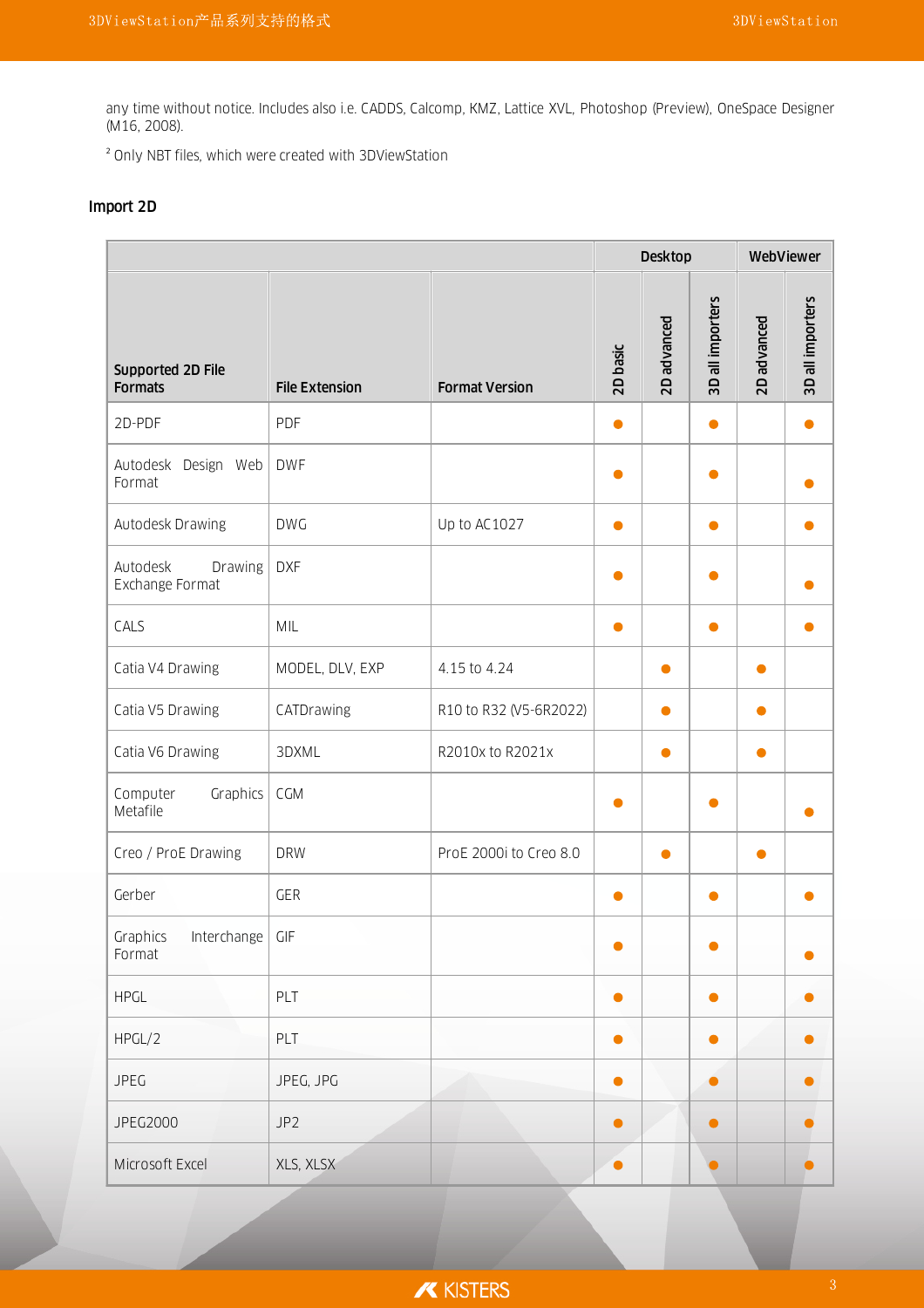|                                     |                       |                                    |           | <b>Desktop</b> |                  | WebViewer   |                  |
|-------------------------------------|-----------------------|------------------------------------|-----------|----------------|------------------|-------------|------------------|
| Supported 2D File<br><b>Formats</b> | <b>File Extension</b> | <b>Format Version</b>              | 2D basic  | 2D advanced    | 3D all importers | 2D advanced | 3D all importers |
| Microsoft Powerpoint                | PPT, PPTX             |                                    | $\bullet$ |                | ●                |             |                  |
| Microsoft Word                      | DOC, DOCX             |                                    | $\bullet$ |                | $\bullet$        |             |                  |
| NX Drawing                          | PRT                   | NX to NX 1872 Series<br>until 2015 |           | $\bullet$      |                  | ●           |                  |
| Open Office                         | ODG, ODP, ODS, ODT    |                                    | $\bullet$ |                |                  |             |                  |
| Network<br>Portable<br>Graphics     | PNG                   |                                    | $\bullet$ |                |                  |             |                  |
| SolidEdge Drawings                  | DFT                   | ST1 to 2022                        |           | $\bullet$      |                  |             |                  |
| Solidworks Drawing                  | SLDDRW                | 2004 to 2022 (SP0)                 |           | ●              |                  |             |                  |
| Scalable Vector Graphics            | <b>SVG</b>            |                                    | $\bullet$ |                | $\bullet$        |             |                  |
| Tagged<br>File<br>Image<br>Format   | TIF, TIFF             |                                    |           |                |                  |             |                  |
| Windows Bitmap                      | <b>BMP</b>            |                                    | $\bullet$ |                | $\bullet$        |             |                  |
| WebP                                | WEBP                  |                                    | $\bullet$ |                | o                |             |                  |

## Export 3D

|                                            |             |                       | <b>Desktop</b>                  |              | WebViewer           |           |
|--------------------------------------------|-------------|-----------------------|---------------------------------|--------------|---------------------|-----------|
| Supported 3D File Formats   File Extension |             | <b>Format Version</b> | all importers<br>$\overline{3}$ | export<br>GS | all importers<br>GS | 3D export |
| 3D-PDF                                     | PDF         | <b>PRC</b>            |                                 |              |                     |           |
| 3D Manufacturing Format                    | 3MF         | 1.2.3                 |                                 |              |                     |           |
| 3DViewStation                              | 3DVS, VSXML |                       | $\bullet$                       |              |                     |           |
| <b>ACIS</b>                                | SAT, SAB    | 5.0                   |                                 |              |                     |           |

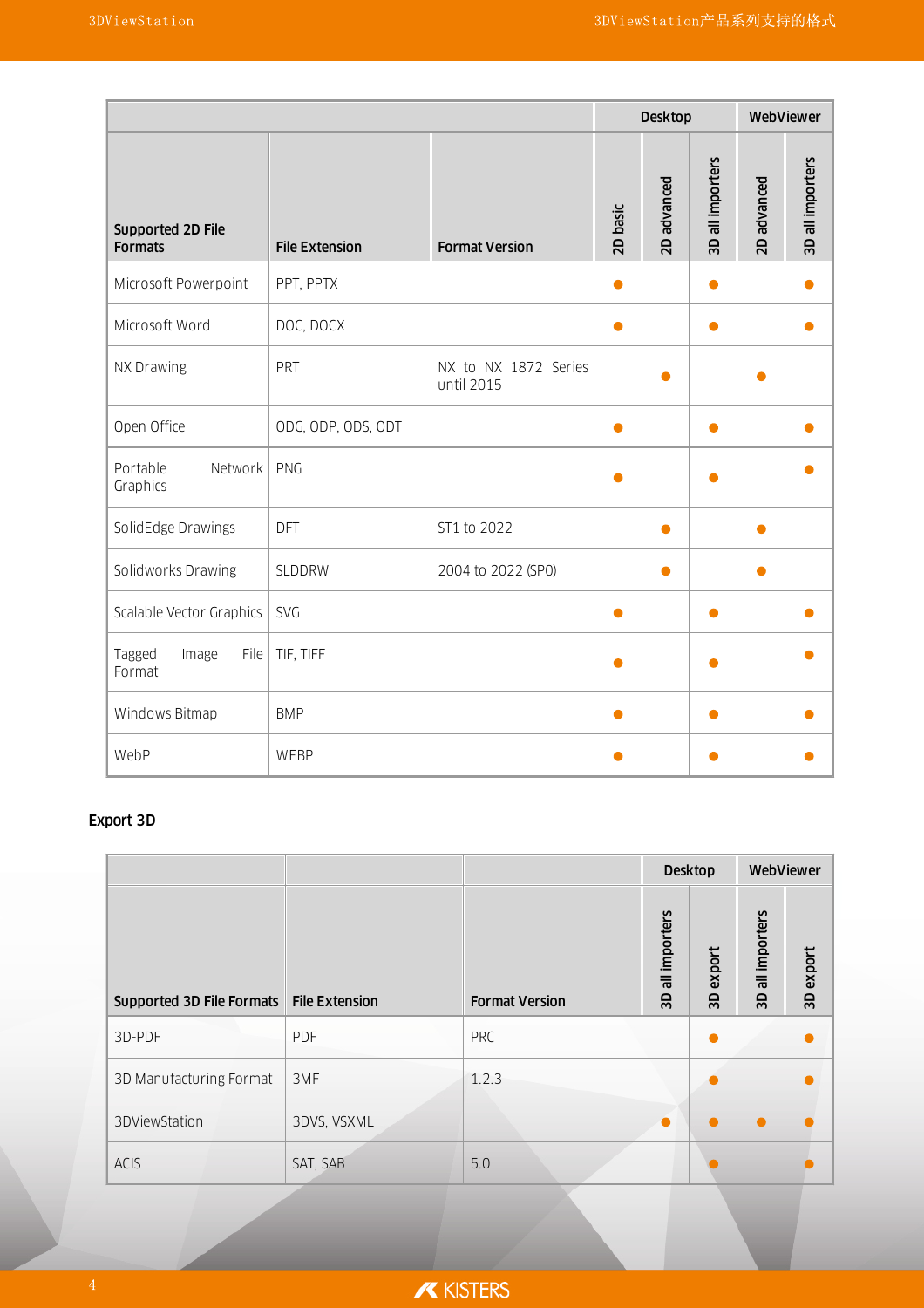|                                                |                       |                                    | <b>Desktop</b>   |           | WebViewer        |           |
|------------------------------------------------|-----------------------|------------------------------------|------------------|-----------|------------------|-----------|
| Supported 3D File Formats                      | <b>File Extension</b> | <b>Format Version</b>              | 3D all importers | 3D export | 3D all importers | 3D export |
| Filmbox                                        | <b>FBX</b>            | Binary 7.5                         |                  | $\bullet$ |                  |           |
| <b>GL Transmission Format</b>                  | GLTF, GLB             | Version 2.0                        |                  | $\bullet$ |                  |           |
| Industry Foundation<br>$Cl$ asses <sup>1</sup> | <b>IFC</b>            |                                    |                  |           |                  |           |
| <b>IGES</b>                                    | IGS, IGES             | 5.1                                |                  | $\bullet$ |                  |           |
| <b>JTOpen</b>                                  | JT                    | 8.1, 9.5, 10.0                     |                  | $\bullet$ |                  |           |
| MineCraft <sup>1</sup>                         | <b>NBT</b>            |                                    | $\bullet$        | $\bullet$ | $\bullet$        |           |
| Parasolid                                      | $X_T$                 | 12.1                               |                  | $\bullet$ |                  |           |
| <b>PRC</b>                                     | <b>PRC</b>            |                                    |                  | $\bullet$ |                  |           |
| STEP Exchange                                  | STP, STEP             | AP 203 E2, AP 214 E1, AP<br>242 E1 |                  | $\bullet$ |                  |           |
| Stereo Lithography                             | STL                   |                                    |                  | $\bullet$ |                  |           |
| Universal 3D                                   | U3D                   | ECMA-363 (1st and 3rd<br>editions) |                  |           |                  |           |
| VRML                                           | WRL, VRML             | V <sub>2.0</sub>                   |                  | $\bullet$ |                  |           |
| Wavefront OBJ                                  | OBJ                   |                                    |                  | $\bullet$ |                  |           |

<sup>1</sup> Provided on "As is" basis: KISTERS will neither support nor maintain these importers/exporters. Might be dropped at any time without notice. Includes also i.e. CADDS, Calcomp, KMZ, Lattice XVL, Photoshop (Preview), OneSpace Designer (M16, 2008).

#### Export 2D

|                           |                       |                    | <b>Desktop</b> |                           |                       | WebViewer                  |
|---------------------------|-----------------------|--------------------|----------------|---------------------------|-----------------------|----------------------------|
| Supported 2D File Formats | <b>File Extension</b> | basic<br><b>Q2</b> | advanced<br>QZ | all importers<br><b>G</b> | advanced<br><b>QZ</b> | all importers<br><b>GS</b> |
| 2D-PDF                    | <b>PDF</b>            |                    |                |                           |                       |                            |